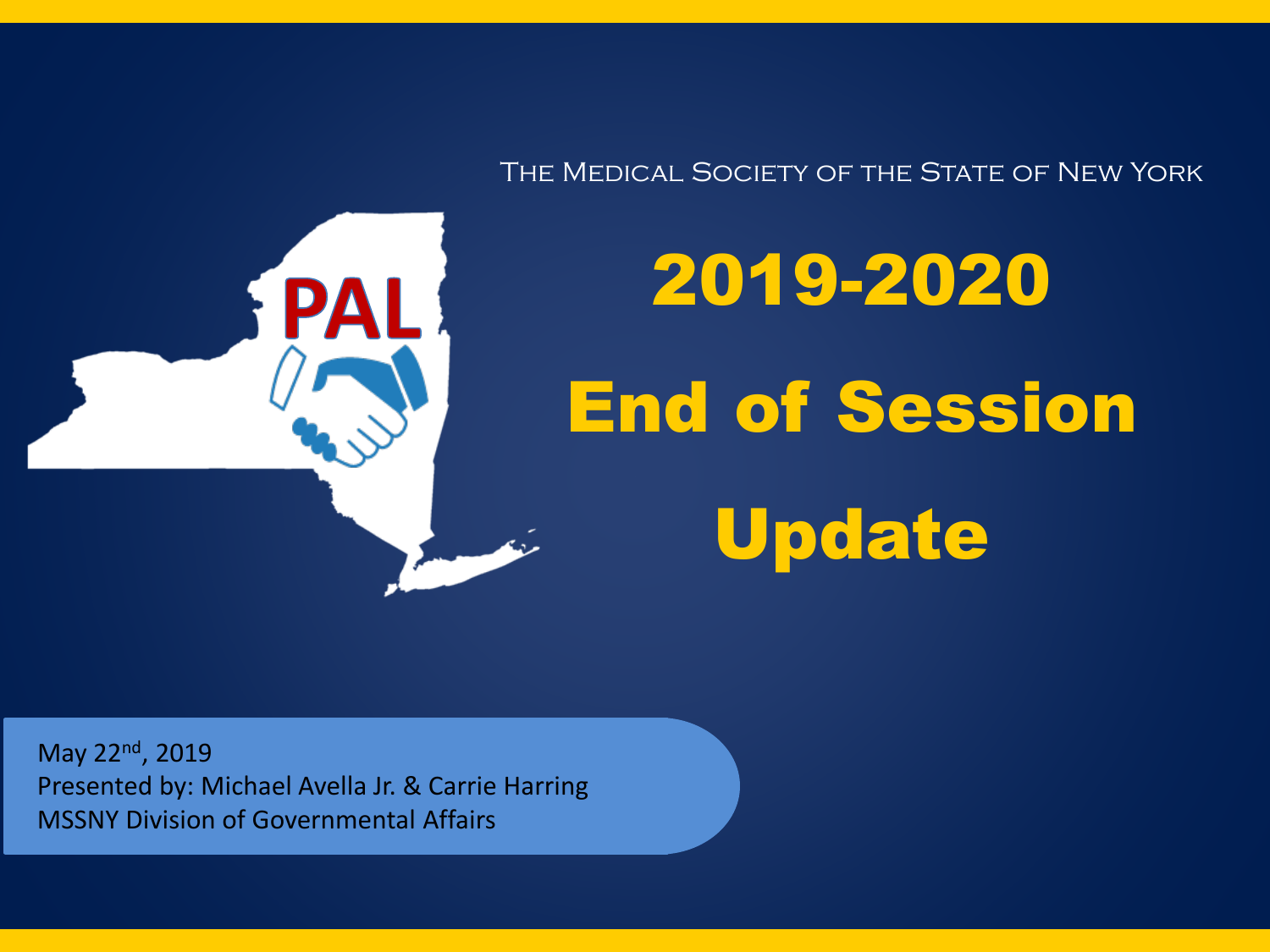# Lay of the Land

- Overview of the Legislature
- Current general big issues
- Long-term MSSNY issues

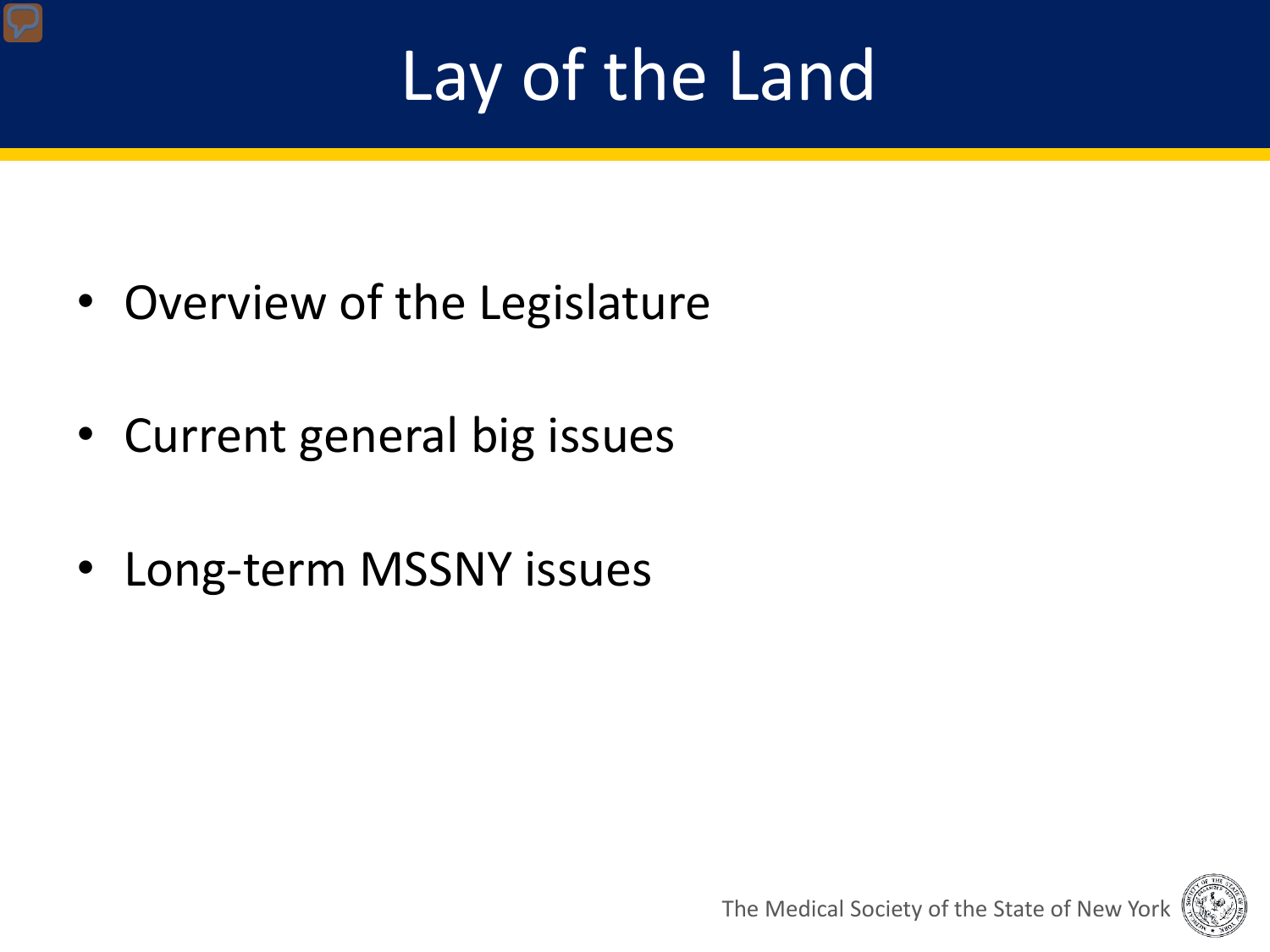# Bills We Support



Collective negotiations



Mid-year formulary changes



Vaccine/religious exemption



Pre-authorization reform



Maintenance of Certification



Network due process



Uniform credentialing/referrals



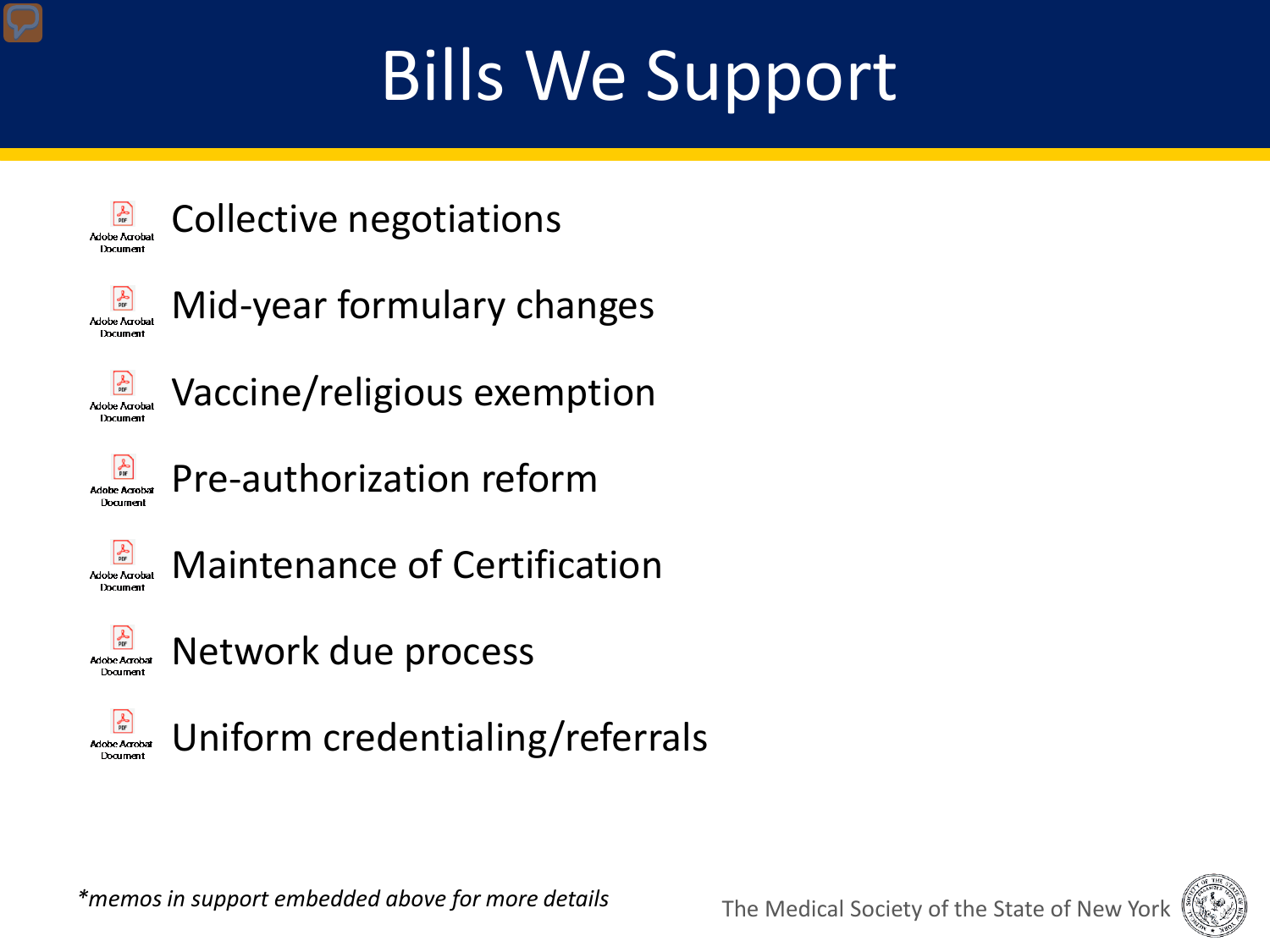# Bills We Oppose



*\*memos in opposition embedded above for more details*

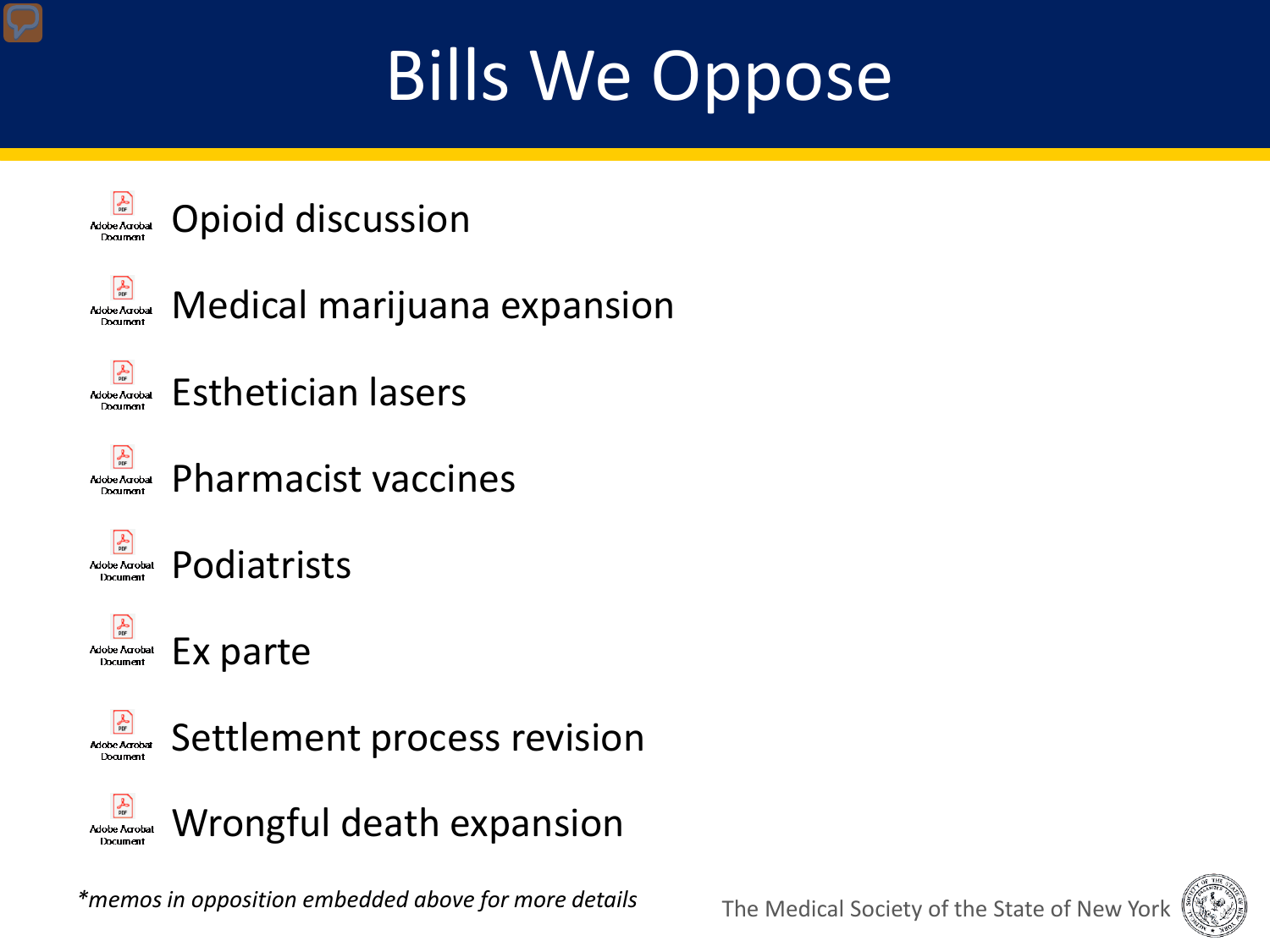## PAL Network

### **The PAL network is designed to strengthen and grow our grassroots efforts. Please get involved!**

- Stay tuned for additional educational programs (Advocacy, topical issues, etc.)
- Be proactive and meet with members of the legislature to educate them on MSSNY's positions
- Take action by calling or writing letters to members of the legislature on key issues
	- Find your legislators at <http://tiny.cc/LegislatorLookup>
- Recruit colleagues to join the PAL or use existing relationships